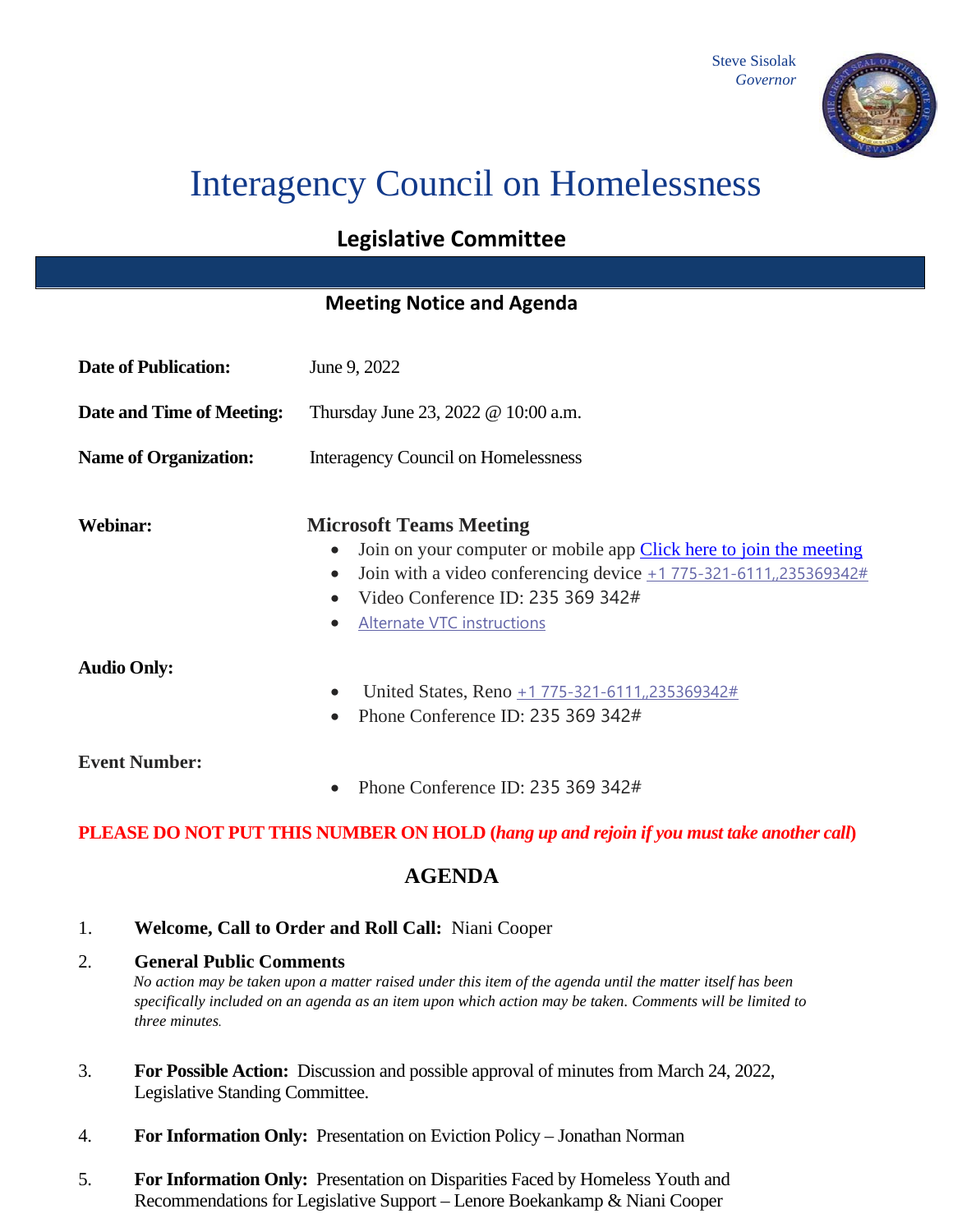- 6. **For Information Only:** Presentation on Affordable Housing Opportunities for Consideration to Impact Homelessness in Nevada – Christine Hess & Brook Paige
- 7. **For Information Only:** Discussion of Agenda Items for next meeting.

#### 8. **General Public Comments**

*No action may be taken upon a matter raised under this item of the agenda until the matter itself has been specifically included on an agenda as an item upon which action may be taken. Comments will be limited to three minutes.*

### 9. **Adjournment:** Deputy Chief of Staff Bailey Bortolin – Chair

#### **PLEASE NOTE:**

- Unless noted as an action item, discussion of any item raised during a report or public comment is limited to that necessary for clarification or necessary to decide whether to place the item on a future agenda.
- Public comment at the beginning and end of the agenda may be limited to three minutes per person at the discretion of the chairperson. Members of the public may comment on matters not appearing on this agenda or may offer comment on specific agenda items. Comments may be discussed by the Council, but no action may be taken. The matter may be placed on a future agenda for action.
- Because of time considerations, speakers are urged to avoid repetition of comments made by previous speakers. A person may also have comments added to the minutes of the meeting by submitting them in writing either in addition to testifying or in lieu of testifying. Written comments may be submitted in person or by email, facsimile, or mail before, during, or after the meeting.
- Additional comment periods may be allowed on individual agenda items at the discretion of the chairperson. These comment periods may be limited to three minutes per person at the discretion of the chairperson. These additional comment periods shall be limited to comments relevant to the agenda item under consideration by the Council.
- All times are approximate. The Council reserves the right to take items in a different order or to combine two or more agenda items for consideration to accomplish business in the most efficient manner. The Council may remove an item from the agenda or delay discussion relating to an item on the agenda at any time. The Council may call for a lunch break.
- We are pleased to make reasonable accommodations for members of the public who are disabled and wish to attend the meeting. If special arrangements for the meeting are necessary, please notify the DWSS Homeless to Housing Unit at DWSSH2H@dwss.nv.gov, no later than 24 hours prior to the time of the meeting.

Notice of this meeting and supporting materials are available on or after the date of this notice at the locations listed below or you may contact Niani Cooper by mail at 628 Belrose Street, Las Vegas, Nevada 89107 or via phone 702- 486-1532. You may also contact DWSS Homeless to Housing Unit via email at **DWSSH2H@dwss.nv.gov**, no later than 24 hours prior to the time of the meeting.

For notice of all upcoming meetings, please subscribe to our ListServ at **DWSSH2H@LISTSERV.STATE.NV.US.** 

#### **Mailing Date:** June 9, 2022

#### **Notice of this meeting was posted in the following locations:**

- o DWSS Website: <https://dwss.nv.gov/Home/Features/Public-Information/>
- o Nevada Public Notices: https://notice.nv.gov